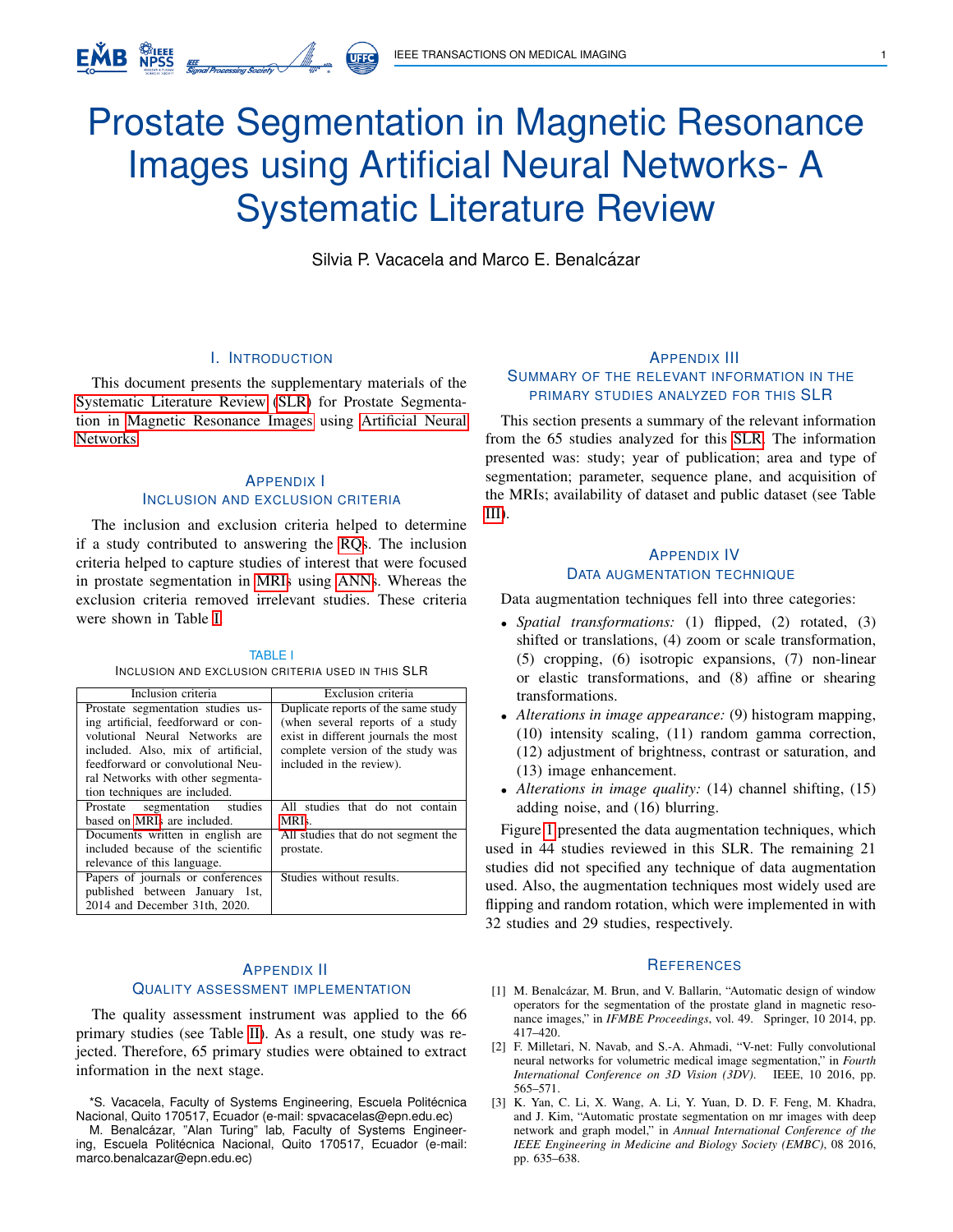TABLE II QUALITY ASSESSMENT IMPLEMENTATION

<span id="page-1-0"></span>

| <b>Study</b>          | Questions               |                         |                         |                         | Score                     |
|-----------------------|-------------------------|-------------------------|-------------------------|-------------------------|---------------------------|
|                       | 1                       | 2                       | 3                       | 4                       |                           |
| $P1$ [1]              | $\overline{\mathrm{P}}$ | $\overline{\mathrm{P}}$ | Y                       | Y                       | 3                         |
| P2[2]                 | P                       | P                       | P                       | Y                       | 2.5                       |
| P3 [3]                | $\overline{\mathrm{P}}$ | $\overline{\mathrm{P}}$ | Ÿ                       | Y                       | $\overline{\mathbf{3}}$   |
| P4 [4]                | P                       | $\overline{\text{Y}}$   | $\overline{P}$          | $\overline{\text{Y}}$   | $\overline{\mathbf{3}}$   |
| $\overline{P5}$ [5]   | $\overline{\text{Y}}$   | $\overline{\text{Y}}$   | $\overline{\text{Y}}$   | $\overline{\text{Y}}$   | 4                         |
| P6 [6]                | Y                       | Y                       | Y                       | Y                       | $\overline{4}$            |
| P7[7]                 | $\overline{\mathrm{P}}$ | P                       | $\overline{\mathrm{P}}$ | Y                       | 2.5                       |
| <b>P8 [8]</b>         | $\overline{\mathrm{Y}}$ | $\overline{\text{P}}$   | $\overline{\mathrm{Y}}$ | Y                       | $\overline{3.5}$          |
| P9 [9]                | $\overline{\mathrm{P}}$ | $\overline{\mathrm{P}}$ | $\overline{\mathrm{Y}}$ | $\overline{\text{Y}}$   | $\overline{\overline{3}}$ |
| $P10$ [10]            | Y                       | $\overline{\mathrm{Y}}$ | $\overline{\mathrm{Y}}$ | Y                       | $\overline{4}$            |
| $P11$ [11]            | $\overline{\mathrm{P}}$ | $\overline{\text{P}}$   | Y                       | Y                       | $\overline{3}$            |
| P <sub>12</sub> [12]  | $\overline{\mathrm{Y}}$ | $\overline{\mathrm{Y}}$ | $\overline{\text{Y}}$   | $\overline{\text{Y}}$   | $\overline{4}$            |
| P <sub>13</sub> [13]  | $\overline{\mathrm{Y}}$ | $\overline{\mathrm{P}}$ | $\overline{\text{Y}}$   | $\overline{\text{Y}}$   | $\overline{3.5}$          |
| P14[14]               | Y                       | Y                       | $\overline{\mathrm{Y}}$ | Y                       | 4                         |
| P15[15]               | $\overline{\mathrm{P}}$ | $\overline{\text{P}}$   | $\overline{\mathrm{Y}}$ | $\overline{\mathrm{Y}}$ | $\overline{3}$            |
| P16[16]               | $\overline{\text{Y}}$   | $\overline{\mathrm{P}}$ | Y                       | Y                       | $\overline{3.5}$          |
| P17[17]               | $\overline{\text{Y}}$   | $\overline{\mathrm{P}}$ | Y                       | $\overline{\text{Y}}$   | $\overline{3.5}$          |
| P18 [18]              | Y                       | $\overline{\mathrm{P}}$ | $\overline{\mathrm{P}}$ | Y                       | $\overline{3}$            |
| P <sub>19</sub> [19]  | $\overline{\mathrm{Y}}$ | $\overline{\mathrm{P}}$ | $\overline{\mathrm{Y}}$ | $\overline{\mathrm{Y}}$ | $\overline{3.5}$          |
| P <sub>20</sub> [20]  | Y                       | $\overline{\mathrm{P}}$ | $\overline{\text{Y}}$   | Y                       | $\overline{3.5}$          |
| P21 [21]              | $\overline{P}$          | $\overline{\text{Y}}$   | $\overline{\text{Y}}$   | $\overline{\text{Y}}$   | $\overline{3.5}$          |
| P22 <sub>[22]</sub>   | $\overline{\text{Y}}$   | P                       | Y                       | Y                       | $\overline{3.5}$          |
| P <sub>23</sub> [23]  | Y                       | $\overline{\mathrm{P}}$ | $\overline{\text{Y}}$   | $\overline{\mathrm{Y}}$ | $\overline{3.5}$          |
| P <sub>24</sub> [24]  | $\overline{P}$          | $\overline{P}$          | $\overline{\text{P}}$   | Y                       | 2.5                       |
| P <sub>25</sub> [25]  | Y                       | $\overline{\text{Y}}$   | $\overline{\text{Y}}$   | $\overline{\mathrm{Y}}$ | $\overline{4}$            |
| P <sub>26</sub> [26]  | $\overline{\mathrm{Y}}$ | $\overline{\text{Y}}$   | $\overline{\text{P}}$   | P                       | $\overline{3}$            |
| P <sub>27</sub> [27]  | Y                       | $\overline{P}$          | Y                       | $\overline{\mathrm{P}}$ | $\overline{3}$            |
| P28 [28]              | Y                       | Y                       | Y                       | $\overline{P}$          | 3.5                       |
| P <sub>29</sub> [29]  | Y                       | Y                       | Y                       | Y                       | $\overline{4}$            |
| P30 [30]              | P                       | P                       | Y                       | Y                       | 3                         |
| P31 [31]              | Y                       | Y                       | Y                       | Y                       | $\overline{4}$            |
| P32 <sup>[32]</sup>   | P                       | Y                       | Y                       | Y                       | 3.5                       |
| P33 [33]              | Y                       | $\overline{\mathrm{P}}$ | $\overline{\mathrm{P}}$ | $\overline{\mathrm{P}}$ | 2.5                       |
| P34 [34]              | Y                       | P                       | Y                       | Y                       | 3.5                       |
| P35 [35]              | Y                       | P                       | Y                       | Y                       | 3.5                       |
| P36 <sup>[36]</sup>   | Y                       | $\overline{\mathrm{P}}$ | Y                       | Y                       | 3.5                       |
| P37 [37]              | Y                       | Y                       | Y                       | $\overline{\mathrm{Y}}$ | $\overline{4}$            |
| P38 [38]              | P                       | $\overline{\text{Y}}$   | Y                       | P                       | 3                         |
| P39 <sup>[39]</sup>   | Y                       | Y                       | Y                       | P                       | 3.5                       |
| P <sub>40</sub> [40]  | P                       | $\overline{\mathrm{P}}$ | Y                       | P                       | 2.5                       |
| P41 [41]              | Y                       | Y                       | Y                       | Y                       | 4                         |
| P42 [42]              | $\overline{\text{Y}}$   | $\overline{\mathrm{P}}$ | $\overline{\text{Y}}$   | $\overline{\text{Y}}$   | $\overline{3.5}$          |
| $\overline{P43}$ [43] | Y                       | Y                       | Y                       | Y                       | 4                         |
| $\overline{P44}$ [44] | Y                       | P                       | Y                       | Y                       | 3.5                       |
| $\overline{P}45$ [45] | $_{\rm P}$              | $\overline{\mathrm{Y}}$ | $\overline{\mathrm{P}}$ | Y                       | $\overline{3}$            |
| P <sub>46</sub> [46]  | $\overline{\mathrm{Y}}$ | $\overline{P}$          | $\overline{\text{Y}}$   | $\overline{Y}$          | $\overline{3.5}$          |
| P47 [47]              | Y                       | Y                       | Y                       | Y                       | 4                         |
| P48 [48]              | Y                       | $_{\rm P}$              | Y                       | Y                       | 3.5                       |
| P49 [49]              | $_{\rm P}$              | Y                       | Y                       | Y                       | 3.5                       |
| P50 [50]              | $\overline{P}$          | $\overline{\mathrm{P}}$ | $\overline{Y}$          | $\overline{Y}$          | $\overline{\overline{3}}$ |
| P51 [51]              | $_{\rm P}$              | $\overline{\mathbf{P}}$ | Y                       | Y                       | $\overline{\overline{3}}$ |
| P52 [52]              | $_{\rm P}$              | $\overline{\mathrm{P}}$ | Y                       | $\overline{\mathrm{Y}}$ | $\overline{3}$            |
| P53 [53]              | $\overline{P}$          | $\overline{P}$          | $\overline{\text{Y}}$   | $\overline{\mathrm{Y}}$ | $\overline{3}$            |
| P54 [54]              | $\overline{\text{Y}}$   | $\overline{\mathrm{Y}}$ | $\overline{\text{Y}}$   | $\overline{\mathrm{Y}}$ | $\overline{4}$            |
| P55 [55]              | $\overline{\text{Y}}$   | P                       | $\overline{\text{Y}}$   | Y                       | 3.5                       |
| P56 [56]              | $\overline{\mathrm{Y}}$ | $\overline{\mathrm{Y}}$ | $\overline{\text{Y}}$   | $\overline{\mathrm{P}}$ | $\overline{3.5}$          |
| P57 [57]              | $\overline{P}$          | $\overline{\mathbf{P}}$ | $\overline{\text{Y}}$   | $\overline{\text{Y}}$   | $\overline{3}$            |
| P58 [58]              | $\overline{\mathrm{Y}}$ | $\overline{P}$          | $\overline{\mathrm{Y}}$ | $\overline{\text{Y}}$   | 3.5                       |
| P59 <sup>[59]</sup>   | Y                       | $\overline{\mathrm{Y}}$ | Y                       | $\overline{\mathbf{P}}$ | 3.5                       |
| P60 [60]              | $\overline{P}$          | Y                       | Y                       | $\overline{\mathrm{Y}}$ | $\overline{3.5}$          |
| $\overline{P61}$ [61] | Y                       | $\overline{P}$          | Y                       | Y                       | $\overline{3.5}$          |
| P62 [62]              | $\overline{P}$          | $\overline{\text{Y}}$   | $\overline{\text{Y}}$   | $\overline{\mathrm{Y}}$ | $\overline{3.5}$          |
| P63 [63]              | $\overline{\text{Y}}$   | P                       | Y                       | Y                       | 3.5                       |
| P64 [64]              | $\overline{Y}$          | Y                       | Y                       | Y                       | $\overline{4}$            |
| $\overline{P65[65]}$  | Y                       | Y                       | Y                       | Y                       | $\overline{4}$            |

2 IEEE TRANSACTIONS ON MEDICAL IMAGING



<span id="page-1-1"></span>Fig. 1. Data augmentation technique used in the 44 studies reviewed in this SLR

functions in cnn-based prostate magnetic resonance image segmentation," in *IEEE International Conference on Image Processing (ICIP)*, 09 2017, pp. 3859–3863.

- [5] T. Clark, J. Zhang, S. Baig, A. Wong, M. Haider, and F. Khalvati, "Fully automated segmentation of prostate whole gland and transition zone in diffusion-weighted mri using convolutional neural networks," *Journal of Medical Imaging*, vol. 4, p. 1, 10 2017.
- [6] Q. Zhu, B. Du, B. Turkbey, P. Choyke, and P. Yan, "Deeply-supervised cnn for prostate segmentation," in *International Joint Conference on Neural Networks (IJCNN)*, 05 2017, pp. 178–184.
- [7] J. Sun, Y. Shi, Y. Gao, and D. Shen, "A point says a lot: An interactive segmentation method for mr prostate via one-point labeling," in *International Workshop on Machine Learning in Medical Imaging*, vol. 10541, 09 2017, pp. 220–228.
- [8] R. Cheng, H. Roth, N. Lay, L. Lu, B. Turkbey, W. Gandler, E. Mc-Creedy, T. Pohida, P. Pinto, P. Choyke, M. Mcauliffe, and R. Summers, "Automatic magnetic resonance prostate segmentation by deep learning with holistically nested networks," *Journal of Medical Imaging*, vol. 4, p. 1, 08 2017.
- [9] E. Gibson, Y. Hu, N. Ghavami, H. U. Ahmed, C. Moore, M. Emberton, H. Huisman, and D. Barratt, "Inter-site variability in prostate segmentation accuracy using deep learning," in *Medical Image Computing and Computer Assisted Intervention – MICCAI 2018*, vol. 11073, 01 2018.
- [10] M. To, Q. Vu, B. Turkbey, P. Choyke, and J. T. Kwak, "Deep dense multi-path neural network for prostate segmentation in magnetic resonance imaging," *International Journal of Computer Assisted Radiology and Surgery*, vol. 13, pp. 1687–1696, 08 2018.
- [11] T. Brosch, J. Peters, A. Groth, T. Stehle, and J. Weese, "Deep learningbased boundary detection for model-based segmentation with application to mr prostate segmentation," in *Medical Image Computing and Computer Assisted Intervention – MICCAI 2018*. Springer International Publishing, 09 2018, pp. 515–522.
- [12] A. Meyer, A. Mehrtash, M. Rak, D. Schindele, M. Schostak, C. Tempany, T. Kapur, P. Abolmaesumi, A. Fedorov, and C. Hansen, "Automatic high resolution segmetation of the prostate from multi-planar mri," in *IEEE International Symposium on Biomedical Imaging*, 01 2018.
- [13] Y. Zhu, R. Wei, G. Gao, L. Ding, X. Zhang, X.-y. Wang, and J. Zhang, "Fully automatic segmentation on prostate mr images based on cascaded fully convolution network," *Journal of Magnetic Resonance Imaging*, vol. 49, 10 2018.
- [14] Q. Zhu, B. Du, J. Wu, and P. Yan, "A deep learning health data analysis approach: Automatic 3d prostate mr segmentation with denselyconnected volumetric convnets," in *International Joint Conference on Neural Networks (IJCNN)*, 07 2018, pp. 1–6.
- [15] S. Hossain, A. P. Paplinski, and J. M. Betts, "Residual semantic segmentation of the prostate from magnetic resonance images," in *Neural Information Processing*, L. Cheng, A. C. S. Leung, and S. Ozawa, Eds. Springer International Publishing, 2018, pp. 510–521.
- [16] H. Jia, Y. Song, D. Zhang, H. Huang, D. Feng, M. Fulham, Y. Xia, and W. Cai, "3d global convolutional adversarial network for prostate mr volume segmentation," 2018.
- [17] A. de Gelder and H. Huisman, "Autoencoders for multi-label prostate mr segmentation," 2018.
- [18] Z. Tian, L. Liu, Z. Zhang, and B. Fei, "Psnet: Prostate segmentation on mri based on a convolutional neural network," *Journal of Medical Imaging*, vol. 5, p. 1, 01 2018.

[4] J. Mun, w.-D. Jang, D. Sung, and C.-S. Kim, "Comparison of objective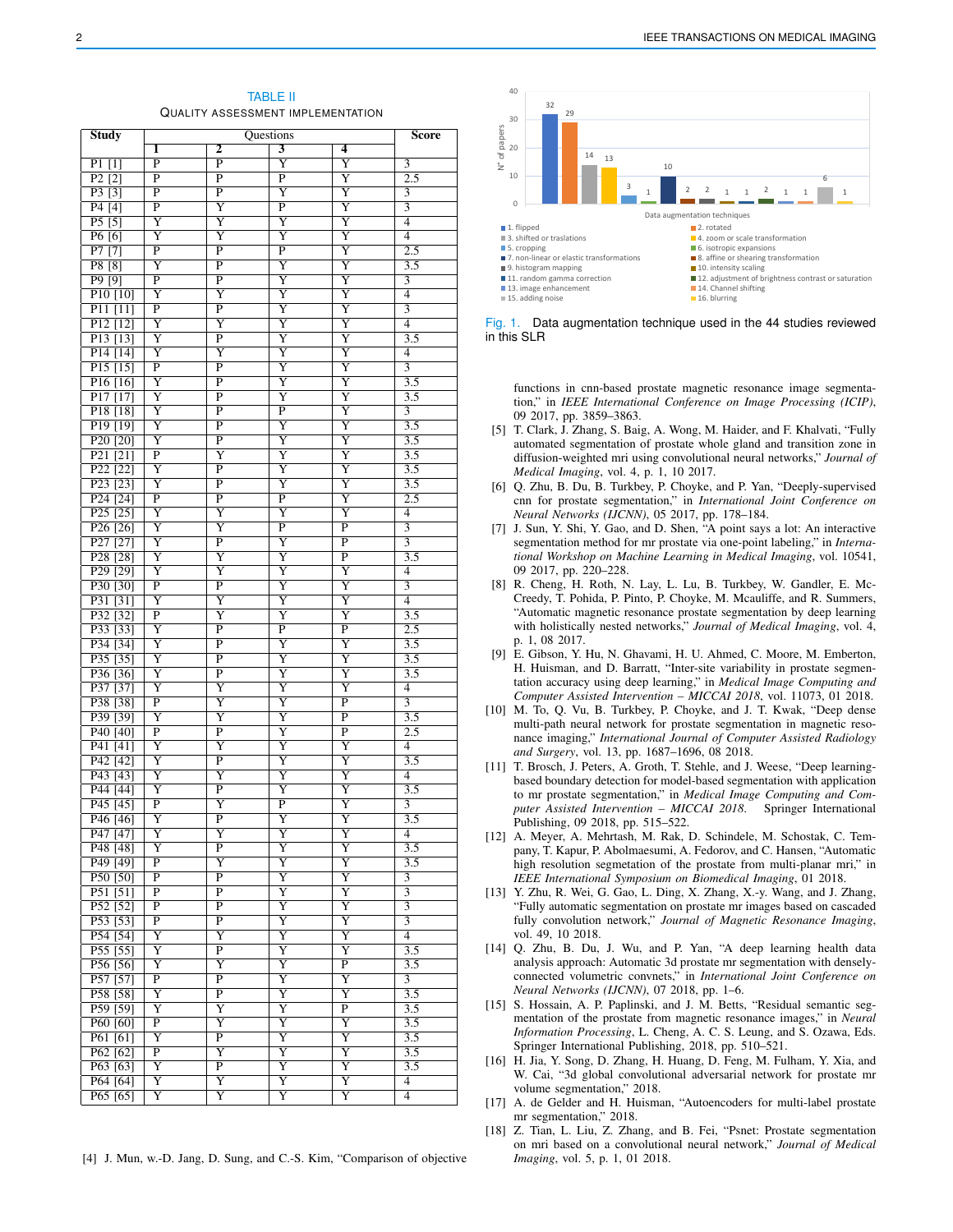<span id="page-2-0"></span>

|                                              | Year         |                                    | <b>Segmentation</b>                | <b>MRIs</b>   |                                         |                | <b>Dataset</b>           |                    |                              |
|----------------------------------------------|--------------|------------------------------------|------------------------------------|---------------|-----------------------------------------|----------------|--------------------------|--------------------|------------------------------|
|                                              |              |                                    |                                    |               |                                         |                |                          |                    |                              |
|                                              |              |                                    |                                    |               |                                         |                |                          |                    |                              |
|                                              |              |                                    |                                    |               |                                         |                |                          |                    |                              |
|                                              |              | Type                               | Areas                              | Parameters    | Modalities                              | Plane          | Acquisition              | $\mathbf{Type}$    | Public                       |
| $P1$ [1]                                     | 2015         | 2D                                 | CG.PZ                              | mono          | T <sub>2</sub> W                        | axial          | $non-ERC$                | public             | NCI-ISBI 2013                |
| P2[2]                                        | 2016         | $\overline{3D}$                    | $\overline{WG}$                    | mono          | T2W                                     | axial          | fusion                   | public             | PROMISE12                    |
| P3[3]                                        | 2016         | $\overline{3D}$                    | $\overline{WG}$                    | mono          | T2W                                     | axial          | fusion                   | public             | PROMISE12                    |
| P4 [4]                                       | 2017         | 3D                                 | $\overline{WG}$                    | mono          | T2W                                     | axial          | <b>ERC</b>               | public             | PROMISE12                    |
| P5[5]                                        | 2017         | 2D                                 | WG,CG                              | multi         | T <sub>2</sub> W,<br>DWI,<br>ADC,       | axial          | undefined                | private            |                              |
|                                              |              |                                    |                                    |               | <b>DERIVATE</b>                         |                |                          |                    |                              |
| P6 [6]                                       | 2017         | 2D<br>2D                           | WG                                 | mono          | T2W                                     | axial          | <b>ERC</b>               | private            |                              |
| P7[7]<br>P8 [8]                              | 2017<br>2017 | 2D                                 | WG<br>WG                           | mono<br>multi | T2W<br>T <sub>2</sub> W <sub>,CED</sub> | axial<br>axial | undefined<br><b>ERC</b>  | private<br>private |                              |
| P9 [9]                                       | 2018         | 3D                                 | WG                                 | mono          | T2W                                     | axial          | undefined                | private            |                              |
| P <sub>10</sub> [10]                         | 2018         | 3D                                 | WG                                 | multi         | T2W, DWI                                | axial          | <b>ERC</b>               | private            |                              |
| $P11$ [11]                                   | 2018         | 3D                                 | WG                                 | mono          | T <sub>2</sub> W                        | axial          | fusion                   | public             | PROMISE12                    |
| P <sub>12</sub> [12]                         | 2018         | 3D                                 | $\overline{WG}$                    | mono          | T2W                                     | all            | non-ERC                  | public             | <b>PROSTATEX</b>             |
| P <sub>13</sub> [13]                         | 2018         | 2D                                 | WG, PZ                             | multi         | T <sub>2</sub> W, DWI                   | axial          | $non-ERC$                | private            |                              |
| P <sub>14</sub> [14]                         | 2018         | 3D                                 | $\overline{WG}$                    | mono          | T2W                                     | axial          | <b>ERC</b>               | private            |                              |
| $P15$ [15]<br>P16[16]                        | 2018         | $\overline{2D}$                    | $\overline{WG}$<br>$\overline{WG}$ | mono          | T2W                                     | axial          | <b>ERC</b><br><b>ERC</b> | public             | PROMISE12                    |
| P <sub>17</sub> [17]                         | 2018<br>2018 | $\overline{3D}$<br>$\overline{3D}$ | $\overline{CG.PZ}$                 | mono<br>mono  | T2W<br>T2W                              | axial<br>axial | undefined                | public<br>private  | NCI-ISBI 2013                |
| P <sub>18</sub> [18]                         | 2018         | 2D                                 | $\overline{WG}$                    | mono          | T2W                                     | axial          | <b>ERC</b>               | fusion             |                              |
| P19[19]                                      | 2018         | 3D                                 | $\overline{WG}$                    | mono          | T2W                                     | axial          | <b>ERC</b>               | public             | PROMISE12                    |
| P20 <sup>[20]</sup>                          | 2018         | $\overline{2D}$                    | $\overline{WG}$                    | mono          | T2W                                     | axial          | fusion                   | public             | PROMISE12                    |
| P21 [21]                                     | 2018         | $\overline{2D}$                    | WG                                 | mono          | T2W                                     | axial          | <b>ERC</b>               | public             | PROMISE12                    |
| P <sub>22</sub> [22]                         | 2018         | 2D                                 | $\overline{WG}$                    | mono          | T2W                                     | axial          | <b>ERC</b>               | public             | PROMISE12                    |
| P <sub>23</sub> [23]                         | 2018         | 2D                                 | $\overline{WG}$                    | mono          | T2W                                     | axial          | <b>ERC</b>               | public             | PROMISE12                    |
| P <sub>24</sub> [24]                         | 2018         | $\overline{2D}$                    | $\overline{\text{WG}}$             | mono          | T2W                                     | axial          | fusion                   | public             | PROMISE12                    |
| $P25$ [25]                                   | 2019<br>2019 | $\overline{2D}$<br>2D              | CG, PZ<br>$\overline{WG}$          | mono          | T2W<br>T2W                              | axial<br>axial | non-ERC<br>fusion        | private            | PROMISE12                    |
| P <sub>26</sub> [26]<br>P <sub>27</sub> [27] | 2019         | 2D                                 | $\overline{WG}$                    | mono<br>mono  | T2W                                     | axial          | fusion                   | public<br>public   | PROMISE12                    |
| P <sub>28</sub> [28]                         | 2019         | 3D                                 | $\overline{WG}$                    | mono          | T2W                                     | axial          | fusion                   | public             | PROMISE12                    |
| P <sub>29</sub> [29]                         | 2019         | $\overline{2D}$                    | $\overline{WG}$                    | mono          | T2W                                     | axial          | fusion                   | public             | PROMISE12                    |
| P30 [30]                                     | 2019         | 3D                                 | $\overline{WG}$                    | mono          | T2W                                     | axial          | $non-ERC$                | public             | PROMISE12                    |
| P31 [31]                                     | 2019         | $\overline{2D}$                    | WG,TZ                              | mono          | <b>DWI</b>                              | axial          | <b>ERC</b>               | private            |                              |
| P32 <sup>[32]</sup>                          | 2019         | 2D                                 | $\overline{WG}$                    | mono          | T2W                                     | axial          | ERC                      | public             | PROMISE12                    |
| P33 [33]                                     | 2019         | $\overline{3D}$                    | $\overline{WG}$                    | mono          | T2W                                     | axial          | fusion                   | public             | PROMISE12, QIN-PROSTATE      |
| P34 [34]<br>P35 [35]                         | 2019<br>2019 | 3D<br>$\overline{2D}$              | $\overline{WG}$<br>$\overline{WG}$ | mono<br>mono  | T2W<br>T2W                              | axial<br>axial | <b>ERC</b><br><b>ERC</b> | public<br>private  | PROMISE12                    |
| P36 [36]                                     | 2019         | $\overline{3D}$                    | $\overline{WG}$                    | mono          | T2W                                     | axial          | fusion                   | public             | PROMISE12, Prostate MR Image |
| P37 [37]                                     | 2019         | 2D                                 | CG, PZ                             | mono          | T2W                                     | axial          | fusion                   | private            |                              |
| P38 [38]                                     | 2019         | 2D                                 | $\overline{WG}$                    | mono          | T2W                                     | axial          | fusion                   | public             | PROMISE12, NCI-ISBI 2013     |
| P39 <sup>[39]</sup>                          | 2019         | 2D                                 | WG,CG                              | multi         | T <sub>2</sub> W, CED                   | all            | fusion                   | private            |                              |
| P40 [40]                                     | 2019         | 3D                                 | $\overline{WG}$                    | mono          | T2W                                     | axial          | fusion                   | public             | PROMISE12                    |
| P41 [41]                                     | 2019         | 2D                                 | CG, PZ                             | mono          | T <sub>2</sub> W                        | axial          | <b>ERC</b>               | public             | NCI-ISBI 2013                |
| P42 [42]                                     | 2019         | 3D                                 | WG                                 | mono          | T <sub>2</sub> W                        | axial          | fusion                   | public             | PROMISE12                    |
| P43 [43]<br>P44 [44]                         | 2019<br>2019 | 3D<br>3D                           | WG,CG,PZ<br>WG                     | mono<br>mono  | T <sub>2</sub> W<br>DCE                 | axial<br>axial | non-ERC<br>undefined     | private<br>private |                              |
| P45 [45]                                     | 2019         | 2D                                 | <b>WG</b>                          | mono          | T2W                                     | axial          | fusion                   | public             | PROMISE12                    |
| P <sub>46</sub> [46]                         | 2019         | 2D                                 | CG.PZ                              | mono          | T2W                                     | axial          | <b>ERC</b>               | public             | <b>PROSTATEx</b>             |
| P47 [47]                                     | 2019         | 3D                                 | CG, PZ, AFS, DPU                   | mono          | T2W                                     | axial          | <b>ERC</b>               | public             | <b>PROSTATEx</b>             |
| P48 [48]                                     | 2019         | 3D                                 | WG                                 | mono          | T2W                                     | axial          | fusion                   | public             | PROMISE12                    |
| P49 [49]                                     | 2020         | 3D                                 | WG,CG                              | mono          | T2W                                     | axial          | fusion                   | private            |                              |
| P50 [50]                                     | 2020         | 2D                                 | WG.CG.PZ                           | mono          | T2W                                     | axial          | <b>ERC</b>               | private            |                              |
| P51 [51]                                     | 2020         | 3D                                 | WG                                 | mono          | T2W                                     | axial          | $non-ERC$                | public             | PROMISE12.Prostate-3T        |
| P52 [52]<br>P53 [53]                         | 2020<br>2020 | 2D<br>3D                           | <b>WG</b><br>$\overline{WG}$       | mono<br>mono  | T2W<br>T2W                              | axial<br>axial | fusion<br>fusion         | fusion<br>public   | PROMISE12                    |
| P54 [54]                                     | 2020         | 3D                                 | WG, PZ                             | mono          | T2W                                     | all            | non-ERC                  | fusion             |                              |
| P55 [55]                                     | 2020         | 2D                                 | <b>WG</b>                          | mono          | T2W                                     | axial          | fusion                   | public             | PROMISE12, NCI-ISBI 2013     |
| P56 [56]                                     | 2020         | 2D                                 | $\overline{WG}$                    | mono          | T2W                                     | axial          | fusion                   | public             | <b>NCI-ISBI 2013, I2CVB</b>  |
| P57 [57]                                     | 2020         | 3D                                 | $\overline{WG}$                    | mono          | T2W                                     | axial          | $non-ERC$                | private            |                              |
| P58 [58]                                     | 2020         | 2D                                 | WG,CG,PZ                           | mono          | T2W                                     | axial          | <b>ERC</b>               | public             | <b>PROSTATEx</b>             |
| P59 [59]                                     | 2020         | 2D                                 | CG.PZ                              | mono          | T2W                                     | axial          | non-ERC                  | fusion             |                              |
| P60 [60]                                     | 2020<br>2020 | 3D                                 | WG,TZ<br>$\overline{WG}$           | mono          | T2W                                     | axial          | $non-ERC$                | private            |                              |
| $P61$ [61]<br>P62 [62]                       | 2020         | 2D<br>2D                           | WG,CG,PZ                           | mono<br>mono  | T2W<br>T2W                              | axial<br>axial | fusion<br>$non-ERC$      | fusion<br>private  |                              |
| P63 [63]                                     | 2020         | 3D                                 | <b>WG</b>                          | mono          | T2W                                     | all            | non-ERC                  | fusion             |                              |
| P64 [64]                                     | 2020         | 2D                                 | $\overline{WG}$                    | mono          | <b>DWI</b>                              | axial          | non-ERC                  | private            |                              |
| P65 [65]                                     | 2020         | 3D                                 | $\overline{WG}$                    | mono          | T2W                                     | axial          | fusion                   | private            |                              |

TABLE III SUMMARY OF THE RELEVANT INFORMATION IN THE PRIMARY STUDIES ANALYZED FOR THIS SLR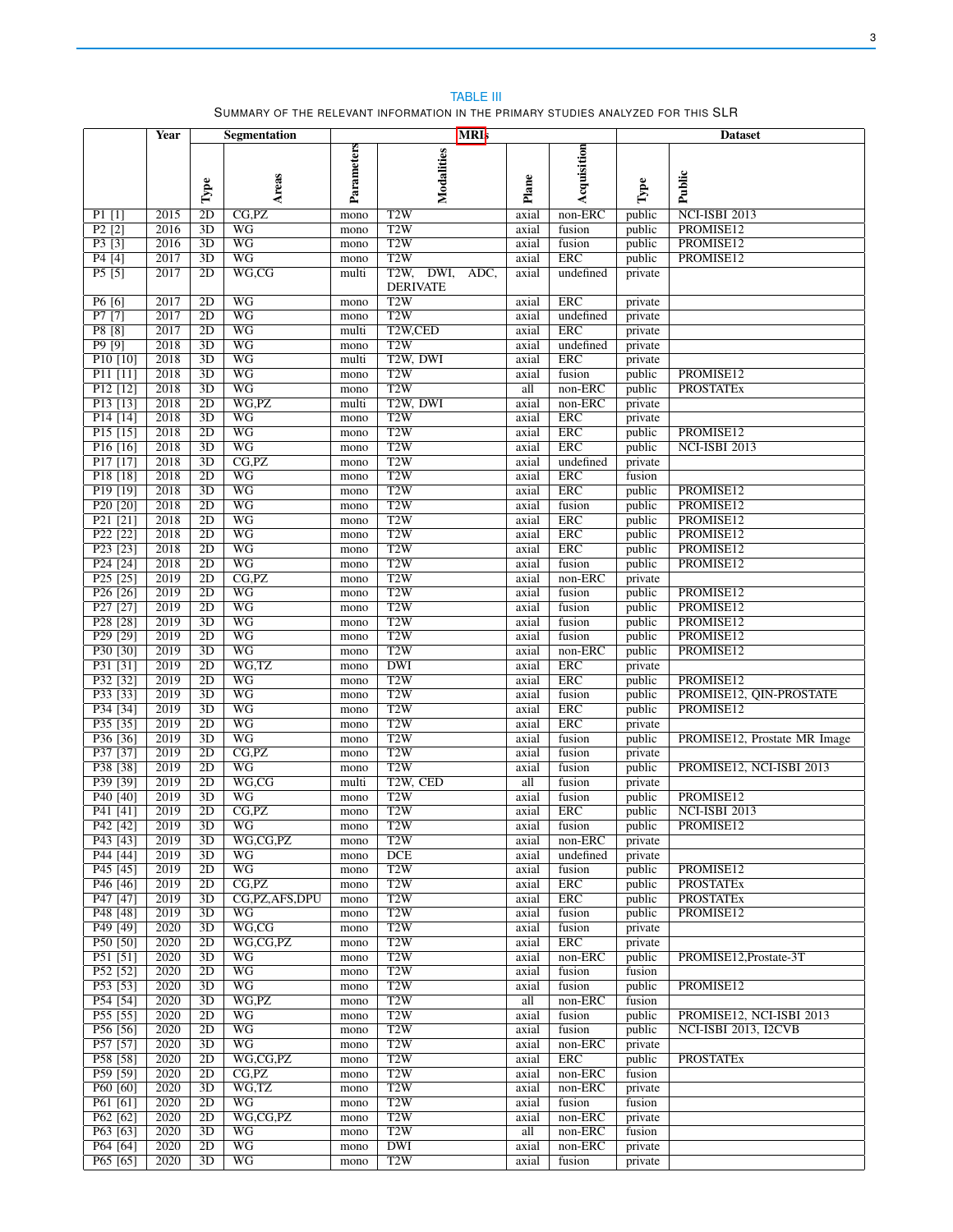- [19] K. Yan, X. Wang, J. Kim, M. Khadra, M. Fulham, and D. D. F. Feng, "A propagation-dnn: Deep combination learning of multi-level features for mr prostate segmentation," *Computer Methods and Programs in Biomedicine*, vol. 170, pp. 11–21, 03 2019.
- [20] H. Jia, Y. Xia, Y. Song, W. Cai, M. Fulham, and D. D. F. Feng, "Atlas registration and ensemble deep convolutional neural networkbased prostate segmentation using magnetic resonance imaging," *Neurocomputing*, vol. 275, pp. 1358–1369, 10 2017.
- [21] D. Ji, J. Yu, T. Kurihara, L. Xu, and S. Zhan, "Automatic prostate segmentation on mr images with deeply supervised network," in *5th International Conference on Control, Decision and Information Technologies (CoDIT)*, 04 2018, pp. 309–314.
- [22] D. Jit, J. Qian, J. Yu, T. Kurihara, and S. Zhan, "Automatic prostate segmentation on mr images using enhanced holistically-nested networks," in *24th International Conference on Pattern Recognition (ICPR)*, 08 2018, pp. 3820–3825.
- [23] W. Chen, Y. Zhang, J. He, Y. Qiao, Y. Chen, H. Shi, E. Wu, and X. Tang, "Prostate segmentation using 2d bridged u-net," in *International Joint Conference on Neural Networks (IJCNN)*, 07 2019, pp. 1–7.
- [24] B. He, D. Xiao, Q. Hu, and F. Jia, "Automatic magnetic resonance image prostate segmentation based on adaptive feature learning probability boosting tree initialization and cnn-asm refinement," *IEEE Access*, vol. PP, pp. 1–1, 12 2017.
- [25] L. Rundo, C. Han, J. Zhang, R. Hataya, Y. Nagano, C. Militello, C. Ferretti, M. S. Nobile, A. Tangherloni, M. C. Gilardi, S. Vitabile, H. Nakayama, and G. Mauri, *CNN-Based Prostate Zonal Segmentation on T2-Weighted MR Images: A Cross-Dataset Study*. Singapore: Springer, 2020, pp. 269–280. [Online]. Available: [https://doi.org/10.](https://doi.org/10.1007/978-981-13-8950-4_25) [1007/978-981-13-8950-4](https://doi.org/10.1007/978-981-13-8950-4_25) 25
- [26] T. Hassanzadeh, L. Hamey, and K. Ho-Shon, "Convolutional neural networks for prostate magnetic resonance image segmentation," *IEEE Access*, vol. PP, pp. 1–1, 03 2019.
- [27] Y. Chen, S. Li, S. Yang, and W. Luo, *Scale Normalization Cascaded Dense-Unet for Prostate Segmentation in MR Images*. Springer, 11 2019, pp. 538–547.
- [28] W. Zhou, X. Tao, Z. Wei, and L. Lin, "Automatic segmentation of 3d prostate mr images with iterative localization refinement," *Digital Signal Processing*, vol. 98, p. 102649, 12 2019.
- [29] Y. Zhang, J. Wu, W. Chen, Y. Chen, and X. Tang, "Prostate segmentation using z-net," in *International Symposium on Biomedical Imaging (ISBI 2019)*. IEEE, 2019, pp. 11–14.
- [30] H. Ocal and N. Barışçı, "Prostate segmentation via fusing the nestedv-net3d and v-net2d," in *1st International Informatics and Software Engineering Conference (UBMYK)*. IEEE, 2019, pp. 1–4.
- [31] S. Motamed, I. Gujrathi, D. Deniffel, A. Oentoro, M. A. Haider, and F. Khalvati, "A transfer learning approach for automated segmentation of prostate whole gland and transition zone in diffusion weighted mri," 2020.
- [32] D. Karimi, G. Samei, Y. Shao, and S. Salcudean, "A deep learning-based method for prostate segmentation in t2-weighted magnetic resonance imaging," 2019.
- [33] Q. Zhu, B. Du, and P. Yan, "Boundary-weighted domain adaptive neural network for prostate mr image segmentation," *IEEE Transactions on Medical Imaging*, vol. 39, no. 3, pp. 753–763, 2020.
- [34] H. Jia, Y. Song, H. Huang, W. Cai, and Y. Xia, "Hd-net: Hybrid discriminative network for prostate segmentation in mr images," in *Medical Image Computing and Computer Assisted Intervention – MICCAI 2019*. Springer International Publishing, 2019, pp. 110–118.
- [35] R. Nowling, J. Bukowy, S. McGarry, A. Nencka, O. Blasko, J. Urbain, A. Lowman, A. Barrington, A. Banerjee, K. Iczkowski, and P. LaViolette, "Classification before segmentation: Improved u-net prostate segmentation," in *2019 IEEE EMBS International Conference on Biomedical Health Informatics (BHI)*, 2019, pp. 1–4.
- [36] L. Tan, A. Liang, L. Li, W. Liu, H. Kang, and C. Chen, "Automatic prostate segmentation based on fusion between deep network and variational methods," *Journal of X-Ray Science and Technology*, vol. 27, pp. 1–17, 07 2019.
- [37] C. Jensen, K. Sørensen, C. Jørgensen, C. Nielsen, P. Høy, N. Langkilde, and L. Østergaard, "Prostate zonal segmentation in 1.5t and 3t t2w mri using a convolutional neural network," *Journal of medical imaging (Bellingham, Wash.)*, vol. 6, p. 8, 02 2019.
- [38] L. Geng, J. Wang, Z. Xiao, J. Tong, F. Zhang, and J. Wu, "Encoderdecoder with dense dilated spatial pyramid pooling for prostate mr images segmentation," *Computer Assisted Surgery*, vol. 24, pp. 13–19, 2019.
- [39] R. Cheng, N. Lay, H. Roth, B. Turkbey, D. Jin, W. Gandler, E. Mc-Creedy, T. Pohida, P. Pinto, P. Choyke, M. Mcauliffe, and R. Summers,

"Fully automated prostate whole gland and central gland segmentation on mri using holistically nested networks with short connections," *Journal of medical imaging (Bellingham, Wash.)*, vol. 6, p. 024007, 04 2019.

- [40] H. Pan, Y. Feng, Q. Chen, C. Meyer, and X. Feng, "Prostate segmentation from 3d mri using a two-stage model and variable-input based uncertainty measure," 2019.
- [41] Z. khan, N. Yahya, K. Alsaih, and F. Meriaudeau, "Zonal segmentation of prostate t2w-mri using atrous convolutional neural network," in *2019 IEEE Student Conference on Research and Development (SCOReD)*, 10 2019, pp. 95–99.
- [42] H. Jia, Y. Xia, Y. Song, D. Zhang, H. Huang, Y. Zhang, and W. Cai, "3d apa-net: 3d adversarial pyramid anisotropic convolutional network for prostate segmentation in mr images," *IEEE Transactions on Medical Imaging*, vol. PP, pp. 1–1, 07 2019.
- [43] F. Zabihollahy, N. Scheida, S. Krishna, and E. Ukwatta, "Automated segmentation of prostate zonal anatomy on t2-weighted (t2w) and apparent diffusion coefficient (adc) map mr images using cascaded unets," *Medical Physics*, vol. 46, 02 2019.
- [44] J. Kang, G. Samarasinghe, U. Senanayake, S. Conjeti, and A. Sowmya, "Deep learning for volumetric segmentation in spatio-temporal data: Application to segmentation of prostate in dce-mri," in *2019 IEEE 16th International Symposium on Biomedical Imaging (ISBI)*, 04 2019, pp. 61–65.
- [45] A. Chen, L. Zhu, H. Zang, Z. Ding, and S. Zhan, "Computer-aided diagnosis and decision-making system for medical data analysis: A case study on prostate mr images," *Journal of Management Science and Engineering*, vol. 4, 01 2020.
- [46] Y. Liu, K. Sung, G. Yang, S. Afshari Mirak, M. Hosseiny, A. Azadikhah, X. Zhong, R. Reiter, Y. Lee, and S. Raman, "Automatic prostate zonal segmentation using fully convolutional network with feature pyramid attention," *IEEE Access*, vol. 7, pp. 1–1, 11 2019.
- [47] A. Meyer, M. Rakr, D. Schindele, S. Blaschke, M. Schostak, A. Fedorov, and C. Hansen, "Towards patient-individual pi-rads v2 sector map: Cnn for automatic segmentation of prostatic zones from t2-weighted mri," in *2019 IEEE 16th International Symposium on Biomedical Imaging (ISBI 2019)*, 2019, pp. 696–700.
- [48] W. Bo, Y. Lei, S. Tian, T. Wang, Y. Liu, P. Patel, A. Jani, H. Mao, W. Curran, T. Liu, and X. Yang, "Deeply supervised 3d fcn with group dilated convolution for automatic mri prostate segmentation," *Medical Physics*, vol. 46, 01 2019.
- [49] T. Sanford, L. Zhang, S. Harmon, J. Sackett, D. Yang, H. Roth, Z. Xu, D. Kesani, S. Mehralivand, R. Baroni, T. Barrett, R. Girometti, A. Oto, A. Purysko, S. Xu, P. Pinto, D. Xu, B. Wood, P. Choyke, and B. Turkbey, "Data augmentation and transfer learning to improve generalizability of an automated prostate segmentation model," *American Journal of Roentgenology*, vol. 215, no. 6, 10 2020.
- [50] P. Cao, S. M. Noworolski, O. Starobinets, N. Korn, S. P. Kramer, A. C. Westphalen, A. P. Leynes, V. Pedoia, and P. Larson, "Development of conditional random field insert for unet-based zonal prostate segmentation on t2-weighted mri," 2020.
- [51] G. Silva, J. Franca, P. Diniz, A. Silva, A. Paiva, and E. Cavalcanti, "Automatic prostate segmentation on 3d mri scans using convolutional neural networks with residual connections and superpixels," in *2020 International Conference on Systems, Signals and Image Processing (IWSSIP)*, 07 2020, pp. 51–56.
- [52] J. He, X. Li, N. Liu, and S. Zhan, "Conditional generative adversarial networks with multi-scale discriminators for prostate mri segmentation," *Neural Processing Letters*, vol. 52, pp. 1–11, 10 2020.
- [53] O. Yaniv, O. Portnoy, A. Talmon, N. Kiryati, E. Konen, and A. Mayer, "V-net light - parameter-efficient 3-d convolutional neural network for prostate mri segmentation," in *2020 IEEE 17th International Symposium on Biomedical Imaging (ISBI)*, 04 2020, pp. 442–445.
- [54] O. Zavala-Romero, A. Breto, I. Xu, Y.-C. Chang, N. Gautney, A. Pra, M. Abramowitz, A. Pollack, and R. Stoyanova, "Segmentation of prostate and prostate zones using deep learning: A multi-mri vendor analysis," *Strahlentherapie und Onkologie*, vol. 196, 10 2020.
- [55] G. Silva, P. Diniz, J. Ferreira, J. França, A. Silva, A. Paiva, and E. Cavalcanti, "Superpixel-based deep convolutional neural networks and active contour model for automatic prostate segmentation on 3d mri scans," *Medical & Biological Engineering & Computing*, vol. 58, 06 2020.
- [56] Q. Liu, Q. Dou, L. Yu, and P. A. Heng, "Ms-net: Multi-site network for improving prostate segmentation with heterogeneous mri data," *IEEE Transactions on Medical Imaging*, vol. 39, no. 9, p. 2713–2724, Sep 2020. [Online]. Available:<http://dx.doi.org/10.1109/TMI.2020.2974574>